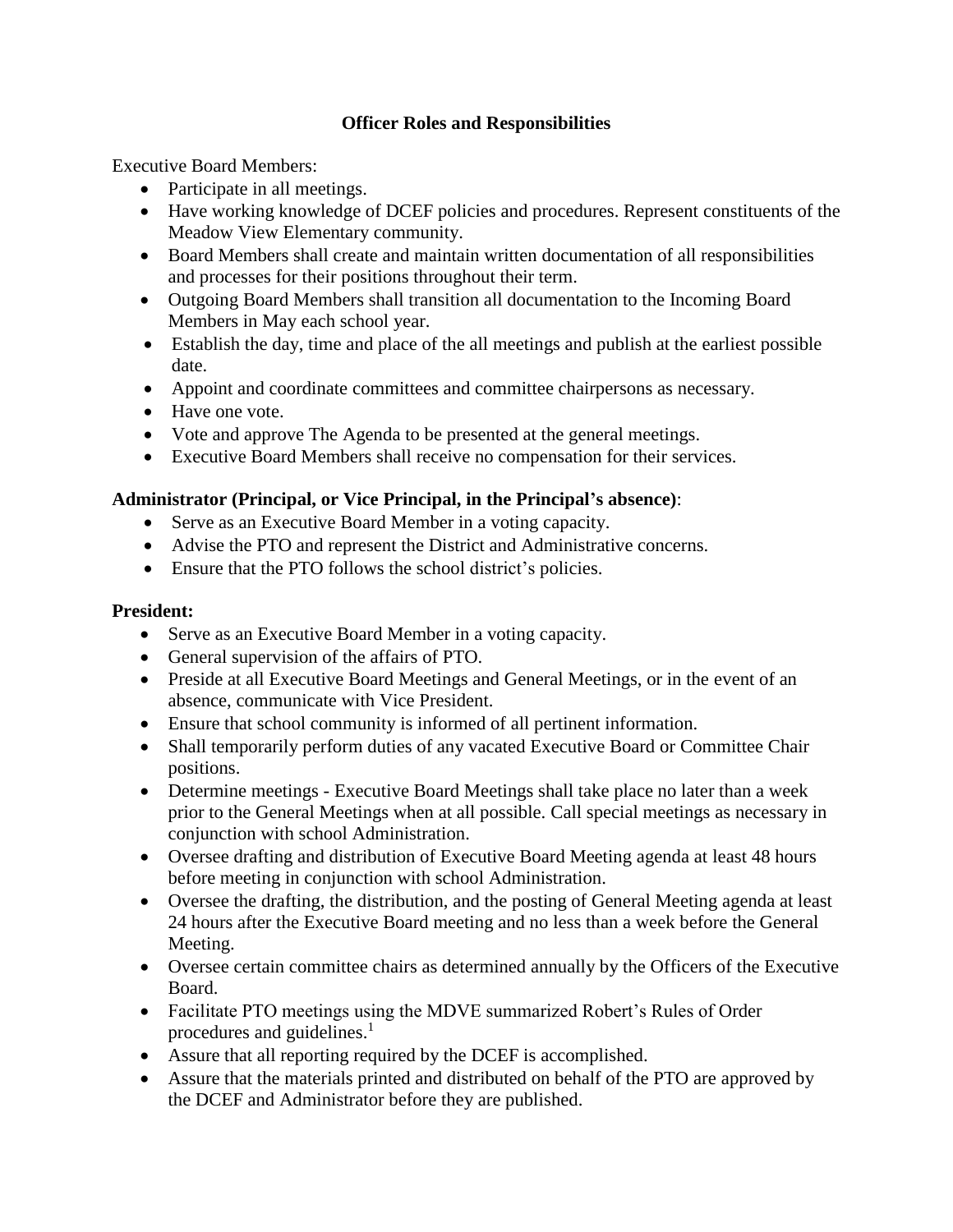- Attends or delegates a representative to DCEF meetings.
- Submit PTO news to the Vice President of Communications in a timely manner to ensure dissemination via the communications network available.

#### **Vice President:**

- Serve as an Executive Board Member in a voting capacity.
- Support and assist the President.
- Provide assistance to the President on Fundraising- and/or Communications-specific responsibilities if two VPs are not in office.
- Familiarize self with MDVE summarized Robert's Rules of Order and work with President to assure meetings are run accordingly.<sup>2</sup>
- Oversee certain committee chairs as determined annually by the Officers of the Executive Board.
- Preside at meetings in the President's absence and perform said duties.
- Assist other Board Members and Committee Chairs as needed.

#### **Vice President of Fundraising** (when applicable)**:**

- Serve as an Executive Board Member in a voting capacity.
- Support and assist the President.
- Oversee all fundraising aspects of the PTO.

#### **Vice President of Communications** (when applicable)**:**

- Serve as an Executive Board Member in a voting capacity.
- Support and assist the President.
- Oversee all communications aspects of the PTO.

#### **Secretary:**

- Serve as an Executive Board Member in a voting capacity.
- Attend all Executive Board and General meetings, record the minutes, and keep attendance and voting records.
- Publish General meeting minutes within seven days via email and/or PTO website.
- Minutes shall be approved and amended, if required, at the following months' general meeting.
- Forward copies of minutes to DCEF program coordinator regularly as per DCEF Chapter guidelines.
- In the absence of the Secretary, the Executive Board shall select another member (General or Executive member) to record the minutes.